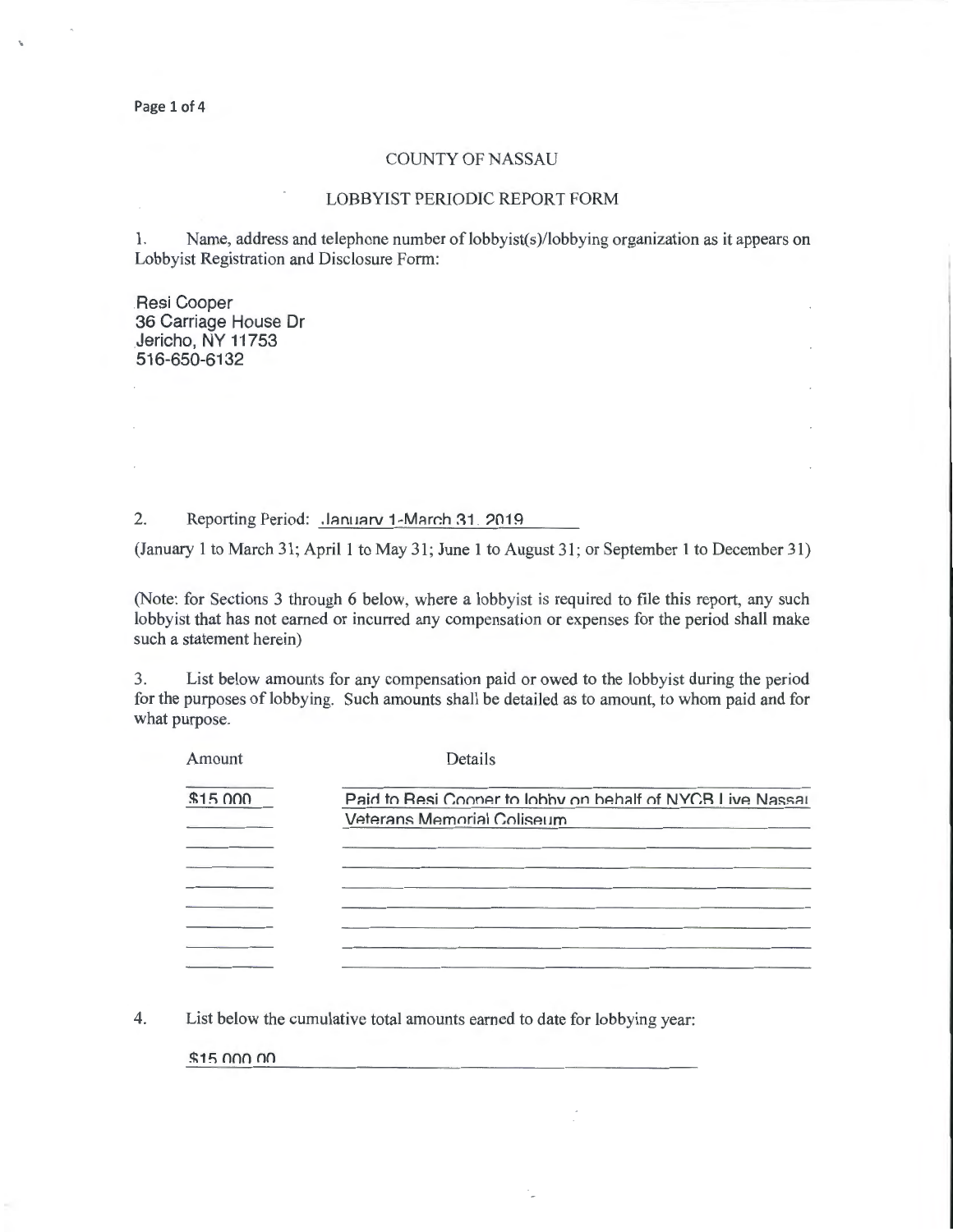Page 2 of 4

5. List below amounts for any expenses expended or incurred by the lobbyist during the period for the purposes of lobbying. Such amounts shall be detailed as to amount, to whom paid and for what purpose.

| Amount<br>ፍስ | Details |
|--------------|---------|
|              |         |
|              |         |
|              |         |
|              |         |

6. List below the cumulative total amounts expended to date for lobbying year:

 $\mathcal{S}^{\Omega}$ 

(In lieu of completing 7 through 10 below, you may attach a copy of your Lobbyist Registration and Disclosure Form, provided the information has not changed.)

7. List whether and where the lobbyist(s)/lobbying organization is registered as a lobbyist (e.g. Nassau County, New York State):

.Nassau County New York State

 $\overline{\phantom{a}}$ 

 $\ddot{\phantom{a}}$ 

8. Name, address and telephone number of client(s) by whom, or on whose behalf, the lobbyist is retained, employed or designated.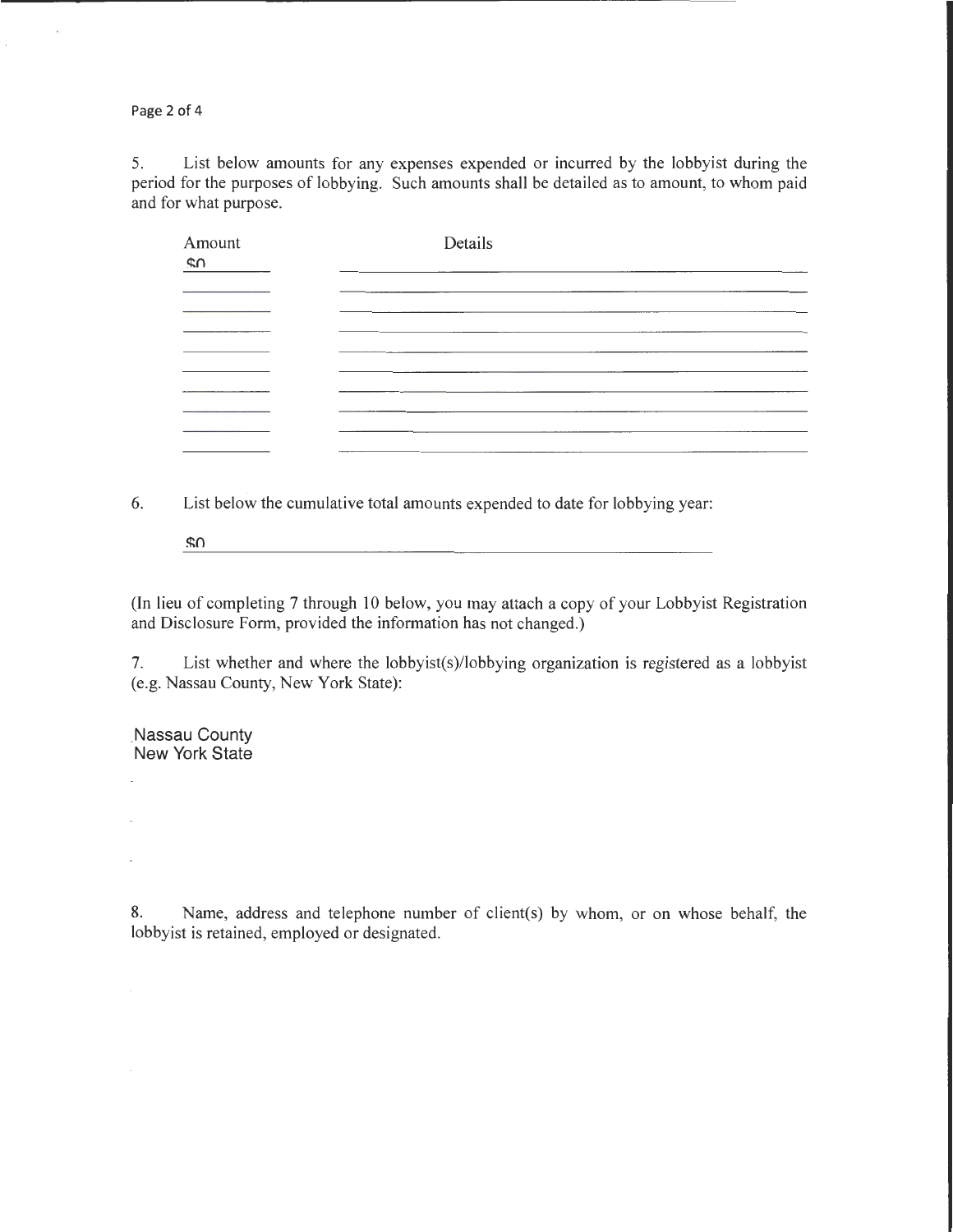Page 3 of 4

 $\overline{\phantom{a}}$ 

÷,

 $\bar{z}$ 

 $\overline{\phantom{a}}$ 

 $\cdot$ 

 $\mathcal{L}$ 

 $\overline{\phantom{a}}$ 

 $\sqrt{ }$ 

 $\bar{\phantom{a}}$ 

.Redland Strategies 519 Eighth Avenue \_New York, NY 10018 Attn: Michael Balboni 212-643-2002 Third Party Beneficiary: Onexim/Nassau Events Center

9. Describe lobbying activity conducted, or to be conducted, in Nassau County, and identify client(s) for each activity listed, during the Reporting Period.

. Client: Redland Strategies; Third Pary Beneficiary: Onexim/Nassau Events Center; NYCB Live Nassau Veterans Memorial Coliseum Operations and Hub development

10. The name of persons, organizations or governmental entities before whom the lobbyist has lobbied during the period.

\_Office of Nassau County Executive Nassau County Legislature